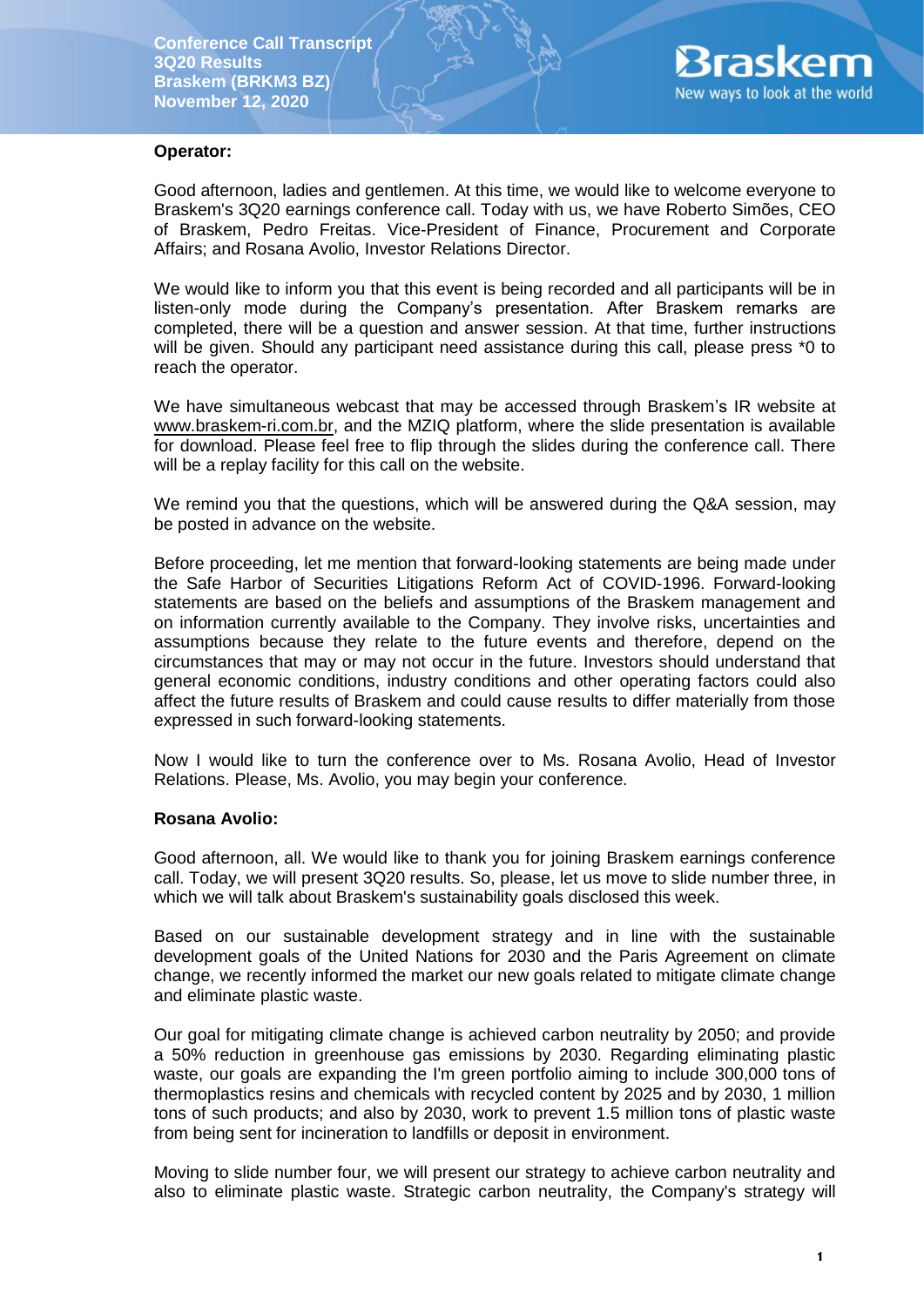

concentrate its actions on three fronts; first, reduction of emissions focusing on energy, efficiency, and increasing the use of renewable energy in current operations, establishing partnerships focused on innovation and technology.

Two, offsetting emissions with potential investments in the production of chemicals and polymers from renewable sources; and capturing carbon emissions through research and development for the use of carbon emissions as raw material.

Additionally, in the forefront of circular economy, Braskem will continue to pursue its mechanical and chemical recycling projects. With that, the Company reaffirms its commitment to sustainable development and its continuous purpose of improving people's life by creating sustainable solutions for chemicals and plastics.

Let us move to the slide number 5, in which we will talk about the Company's consolidated highlights for the 3Q of 2020. In this quarter, the Company recurring EBITDA was US\$699 million, 126% higher than the 2Q20, mainly explained by the better spreads in the international market of polyethylene in Brazil, polypropylene in the United States and polyethylene and Mexico.

Also, explained by an increasing sales volume in Brazil and in the United States due to the recovering demand for resins in the Brazilian market and polypropylene in North America. Compared to the same period of the previous year, the Company recurring EBITDA in U.S. dollars was 69% higher.

Moving to the next slide, we will present the 3Q20 highlights in Brazil. In Brazil, the average capacity utilization rate of our crackers increased 17 p.p. in relation to the 2Q and 2 p.p. compared to the 3Q 2019, reflecting the normalization of operations in the quarter.

Resin sales in the Brazilian market increased 24% in related to the 2Q 2020 and 3% compared to the 3Q19, due to the strong recovery in demand for resins in the Brazilian market. It is important to highlight that in this quarter, and in line with our strategy of prioritizing sales to the Brazilian market, the Company exceeded 1,050,000 tons of resins sold in the domestic market, a historical quarterly record of resin sales in Brazil.

Given that, Brazil's EBITDA was US\$529 million, 148% higher than 2Q 2020, representing 70% of the Company's consolidated segment EBITDA. The increase in EBITDA is mainly explained by the higher sales volumes of resins and chemicals in the Brazilian market and by better spreads in the polyethylene business.

In the next slide, we will provide an update regarding the geological event in Alagoas. In January, we signed an agreement with the Alagoas State Public Defenders Office, the Federal Prosecution Office, the Alagoas State Prosecution Office and the Federal Public Defenders Office.

In this regard, and to the best of our knowledge, Braskem estimated around R\$3.5 billion in provisions. Of this amount, around R\$1.7 billion was related to support the relocation indemnification of resins of the areas at risk located in the affected region.

Important to mention that this amount was transferred to a specific bank account managed by Braskem. Therefore, it has not been considered in our cash position. Additionally, R\$1billion was related to actions to monitor and close the south mining wells and R\$700 million for other measures not covered by the agreement with the authorities.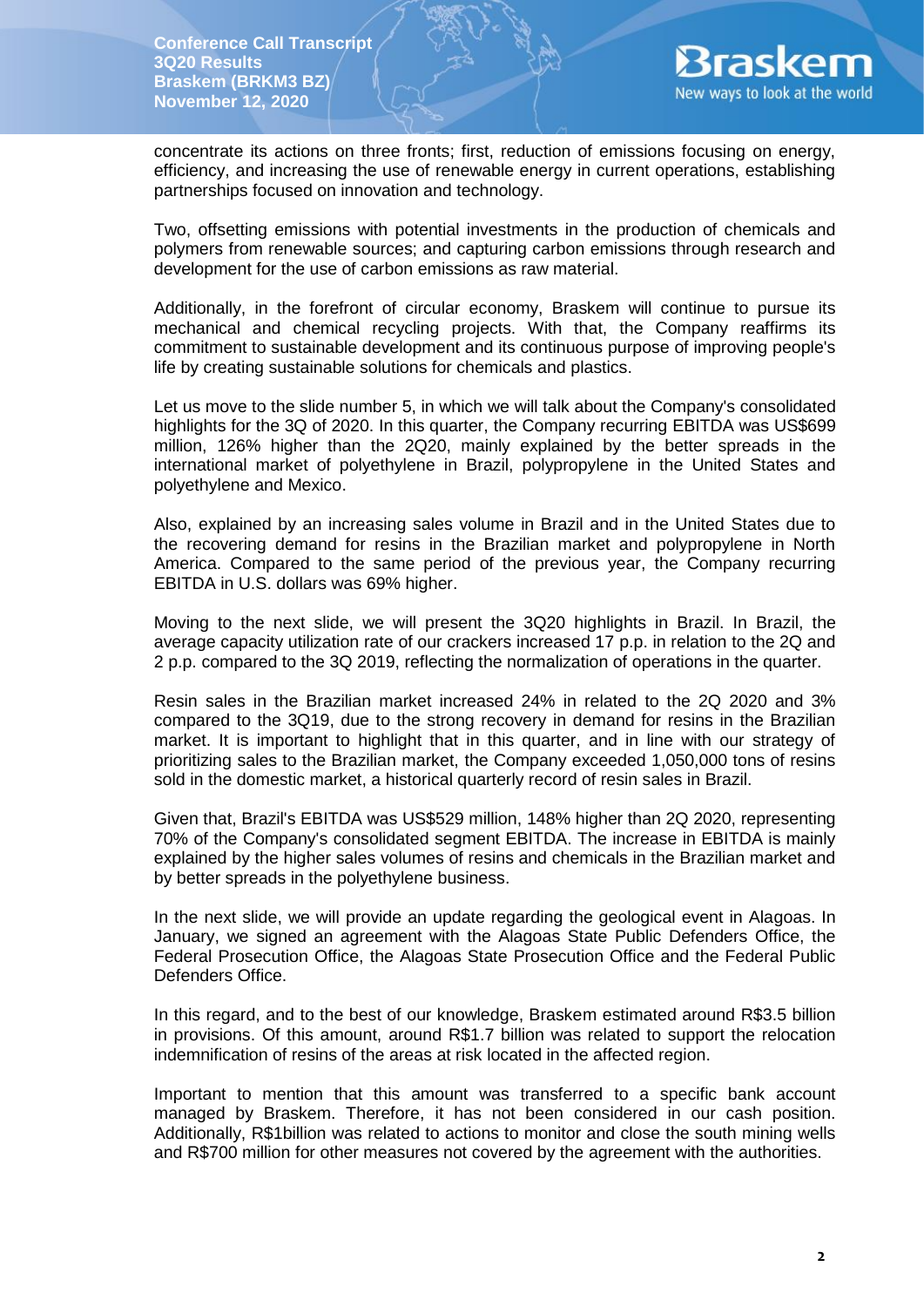

In July, Braskem executed an amendment to that agreement with the authorities and informed the market the second relevant provision in the amount of around R\$1.6 billion.

More recently, in September, we have informed the market an important development, the assessment of the potential impacts of the geological event in Alagoas, with the conclusion, on September 14, of the studies of exploring the independent technical engaged by the Company from international recognized entities.

In order to implement the potential new measures related to the large geological event in Alagoas, the Company, in light of the information available to-date, estimate the additional amount of around R\$3.6billion.

Finally, just to reinforce, Braskem cannot predict with certainty future developments in respect of this matter or its related expenses. And the cost to be incurred by the Company may be different than estimate.

Moving to the next slide. Regarding the financial compensation and relocation program, by September 2020, around 6,700 properties were reallocated, more than 7,500 families were included on the compensation flows, around 26,000 residents were reallocated, and more than 2,000 families from Humanitarian Aid were shifted to the program.

Additionally, the residents center is set up to service residents of the Financial Compensation and Support for Relocation Program. There is also a program focused on picking up and providing health care and welfare improvement for animals.

Around R\$180 million was disbursed from the bank account of R\$1.7 billion mentioned before related to the expenses of the Financial and Compensation Support for Relocation Program.

Let us move to the next slide where we will present the 3Q20 highlights in U.S. and Europe. In the United States and Europe, the average capacity utilization rate of PP plants increase in relation to the 2Q20 and also in relation to the 3Q19 explained by the higher demand in the United States and improve production capacity as the operational issues and supplies in U.S. and Europe in the previous quarters.

PP sales volumes were 10% higher compared to the 2Q20 and 8% higher in relation to the 3Q19, mainly due to the demand recovery in the United States and supply restrictions in the region caused by the Laura Hurricane.

EBITDA in the United States and Europe was US\$133 million, 223% higher than the 2Q20 and representing 18% of the Company's consolidated segment EBITDA. The performance in the quarter is mainly explained by the higher sales volumes in the United States due to the increase in the country's industrial activity.

In the next slide, we will talk about our new PP plant in U.S. The construction of Braskem new PP plant in the United States was concluded and it has started commercial production in the 3Q of 2020. The new plant is located at the La Porte side in the state of Texas and has production capacity of 150,000 tons per year. In October, the production of our new PP plant in the United States was 36,000 tons, close to the monthly production capacity of the plant of around 38,000 tons.

Moving to the next slide, we will talk about Mexico results. In Mexico, the average capacity utilization rate of our polyethylene size increased 4 p.p. related to the 2Q20 due to the higher ethane supply by PEMEX, combined with ethane imported from United States.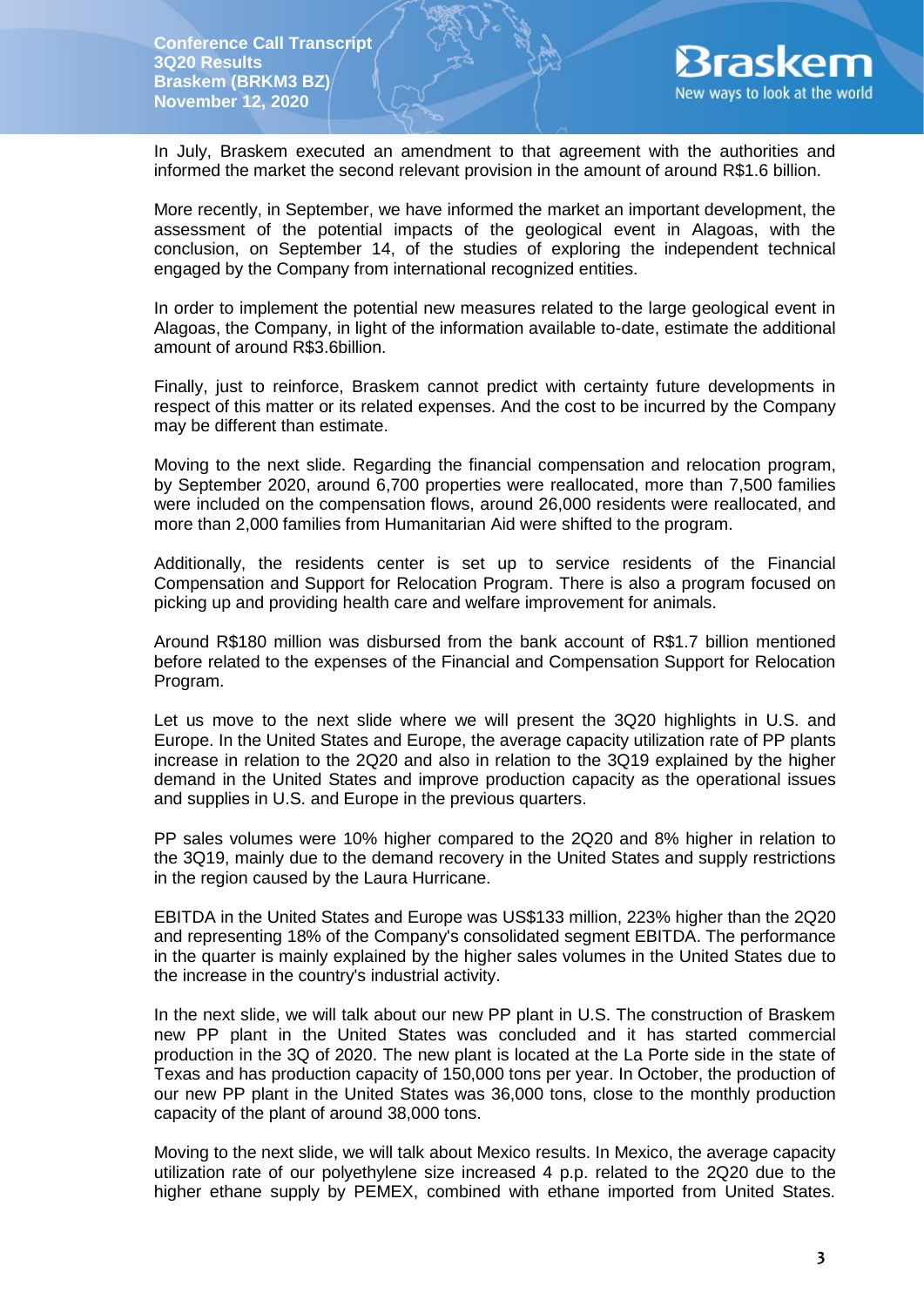

Compared to the 3Q19, the utilization rate increased 12 p.p., reflecting the start-up of the ethane imports project in February this year.

In the quarter, Braskem Idesa imported 42 million tons or 8,000 barrels per day on average of ethane from the United States to complement the supply of ethane by PEMEX, which corresponded to 13% of the capacity utilization rate of the Mexico Petrochemical Complex. Polyethylene sales in Mexico decreased by 2% when compared to 2Q20 due to inventory recomposition when compared to the same period of last year, it increased by 12% given the high availability of products. Mexico's EBITDA was US\$97 million in line with 2Q20, representing 13% of the Company's consolidated segment EBITDA.

In the next slide, we will talk about petrochemical scenario. According to the most recent projections by external consulting firms, the expectations for healthier resin spreads in all regions. Regarding the resins referred in Brazil, polyethylene spreads increased by 102%, polypropylene spreads increased by 26% and PVC spreads increased by 41% over the figures projected in the beginning of the year.

The spread improved mainly due to the strong drop in the naphtha prices and the demand recovered as the COVID impact and also by impacts of Hurricane Laura in case mainly of the polyethylene business. In the case of the main petrochemicals spreads, external consulting firms expect lower spreads over the figures projected in the beginning of the year. Due to the COVID, the demand for basic chemicals was strongly impacted, which resulted in challenging spreads this year.

For the businesses outside Brazil, polypropylene in the United States increased by 9% and in Europe by 20%, related to the projections of the beginning of the year. And regarding the spread reference of Mexico, it has presented 13% increase compared to the figures projected in the beginning of the year.

Moving to the next slide, during the 3Q20, we had a positive free cash flow generation of R\$747 million, mainly explained by the increase in recurring EBITDA and also by the monetization of fiscal fees credit for around R\$332 million in this quarter. This effect was partially offset mainly by a bigger interest payment in the quarter due to the payment of the first installment of semiannual interest, a bond issued in November last year.

Year-to-date, free cash flow generation was R\$-757 million, mainly explained by the cash consumption due to the change in the feedstock purchase strategy in Brazil due to COVID.

Moving to the next slide, in the end of September, the average debt term was around 19 years with around 50% of the total debt due after 2030. Also, the Company has sufficient liquidity to cover debt maturities in the next 53 months. For that, we reiterate our commitment to maintain our strong liquidity position and cost discipline while continuing to implement the measures set for in our deleverage plan.

Let us move to the next slide, which will talk about the deleverage plan. Braskem remains focused on implementing the deleverage plan initiatives to reduce its copper leverage, and as a consequence to be reassigned as an investment-grade company.

Beside the conclusion of the hybrid bond issues in July 2020, there are order initiatives underway for which Braskem already present results, such as: Reduced investments from US\$721 million to around US\$600 million in 2020 with the expectation of ending the year inline with the target; reduction of around 9% of fixed costs in the year today compared to the same period last year.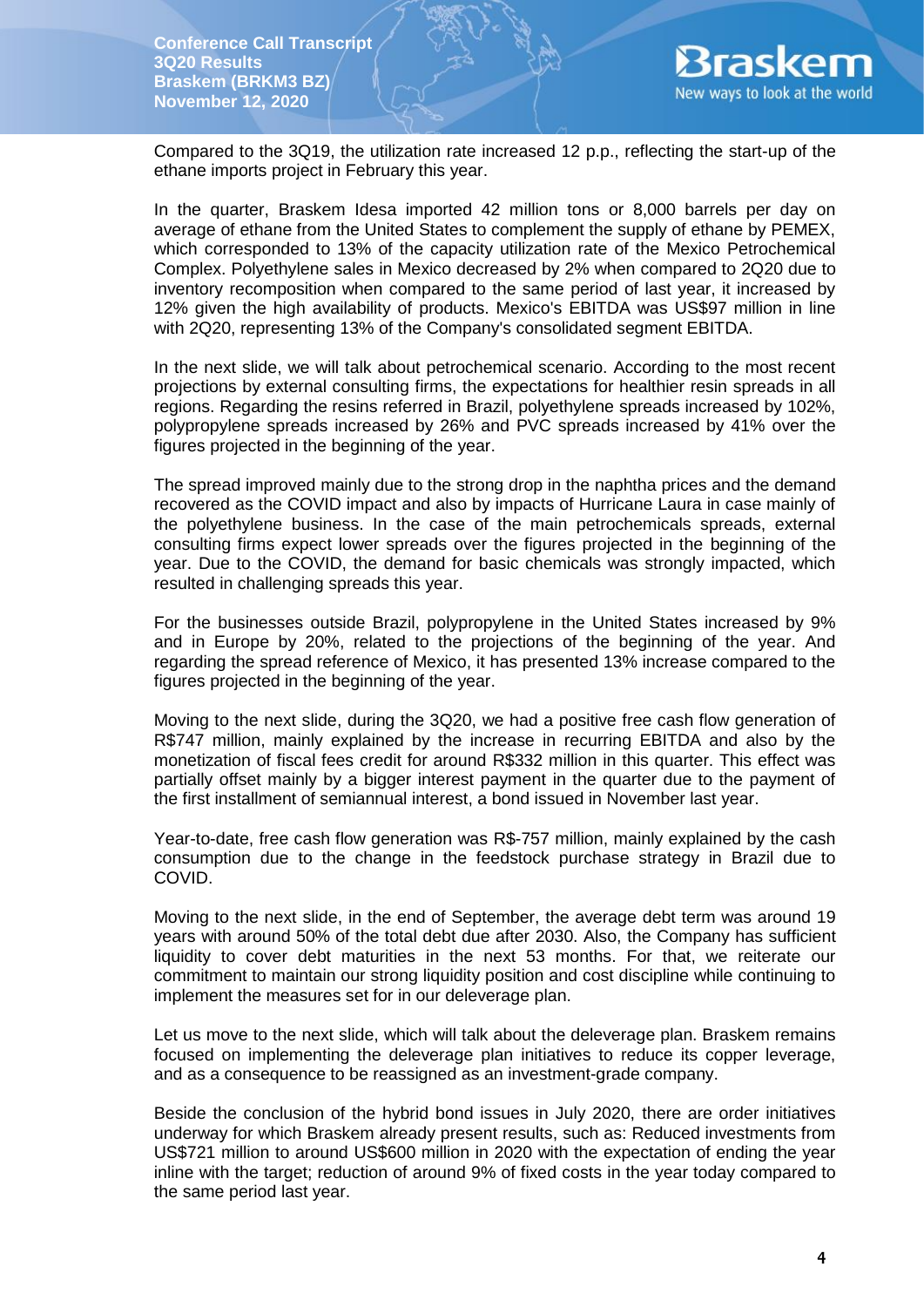

The goal is to close 2020 with a reduction of around 10%; another initiative is related to working capital optimization under discussion with relevant suppliers of the Company; and lastly, monetization of around R\$1 billion in PIS/COFINS credits in the year-to-date.

Moving to the next slide, we will start talking about our ESG achievements during the quarter. The Alliance to End Plastic Waste is a non-profit organization to help to solve a serious and complex issue, million of plastic waste tons entering the ocean every year.

As a member of the Alliance to End Plastic Waste, we have participated in the progress report. Our report that celebrates the advance aimed at eliminating plastic waste in the environment. In this report, our CEO wrote a letter with Braskem2019 main achievements.

Our contributions were focused on three main fronts: business strategy focused on the sustainability development; promotion of the circular economy, stimulating new approaches from production to disposal; and strengthening of portfolio, technologies and business models based on biopolymers and plastic reuse.

Aligned with the organization initiatives, we recognize the complexity of this problem and understand that the solution depends on joint efforts from different vectors of society.

In the next slide, we will present an important partnership formed this quarter. We signed an agreement with Tecipar to remove plastic waste from landfills. This agreement will prevent more than 2,000 tons of plastic waste from being disposed annually in the landfill of Santana do Parnaíba, São Paulo. The volume is equivalent to 36 million plastic packets made of polyethylene and polypropylene.

This partnership reinforced Braskem commitment to the circular economy and is in line with the Company's business strategy, engaged in contributing to the development of the recycling chain. In the next slide, we will talk about chemical recycling.

We also had advanced in the chemical recycle initiatives by signing a new cooperation agreement with Brazilian partners to invest on the development of Catalysis. The agreement was obtained after Braskem participation on a selection process opened by Semi through a pub's notice. In the chemical recycling, the discarded plastic waste is processed and transformed into raw material that will be used to create new plastic resins.

Moving to the next slide. At Braskem, opportunities are for everyone. This means that we pursue to our actions to become a more inclusive and welcome company, guaranteeing equal opportunities for all team members through a diversity and inclusion program. In 2014 and 2015, we implemented some actions focused on women team members in industrial areas, such as diagnosis of working structure for woman in the industrial area.

In 2016, we launched the Diversity & Inclusion Program with five working fronts: gender equality; social and economy; race and ethnicity; people with disabilities; and sexuality and gender identity.

Between 2017 and 2019, we trained our teams, both individual and leadership, on diversity and inclusion. And in addition, the diversity and inclusion program became global, with initiatives in the U.S. and also in Mexico.

This year, we continue to work to create an even more inclusive work environment by creating an internship program with a greater focus on university. Lastly, in our 2020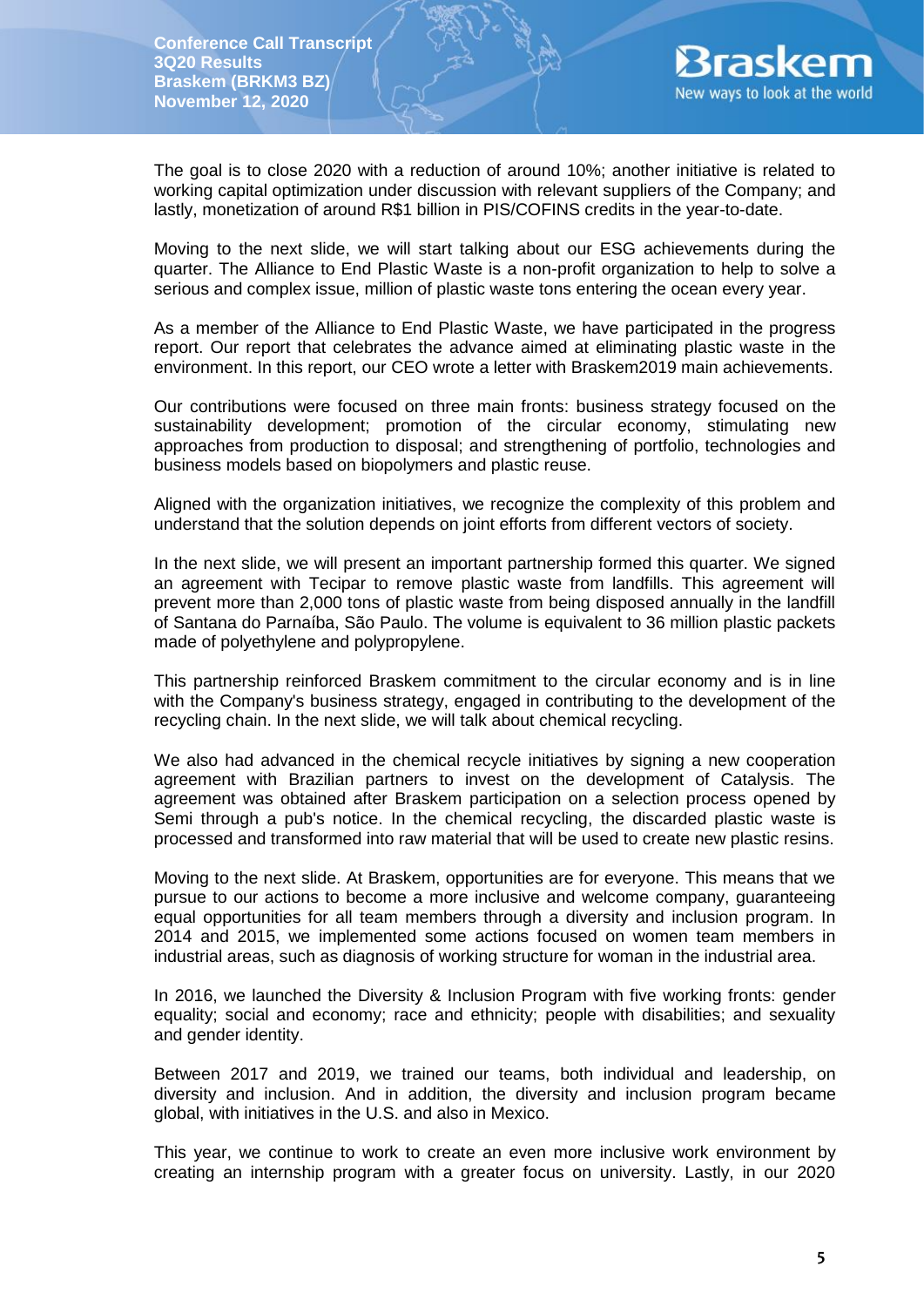

internship program, some selection criteria remain more flexible, such as the English language, which is no longer mandatory in 40% of the vacancies.

Moving to the next slide, to conclude the presentation, we will talk about the priorities for the 4Q20. In relation to productivity and competitiveness, the priorities to start of our chloralkali operations in Alagoas, and also to conclude, negotiations to renew the supply of naphtha for the industrial units in São Paulo and ethane and propane for the industrial units in Rio de Janeiro. As for the diversification of feed stock and suppliers pillar, we will continue the ramp-up of the complementary solution for importing ethane at Braskem Idesa and continue evaluating the definitive first structure solution for expanding access to ethane in Mexico.

With regard to geographical diversification, our priority is to continue the ramp-up of our new PP plant in the United States and maximize synergies among the regions where Braskem has industrial operations. About people, innovation, governance and reputation, we will work to increase the volume of global production and commercialization of recycling resins and continue with the advance of the financial compensation and support for location program in Alagoas. In capital allocation and financial discipline, the priority is to continue with the implementation of the deleverage plan initiatives and maintain capital allocation discipline.

That concludes today's presentation. Thank you for your attention, and let us move to Q&A session. Thank you.

### **Bruno Montanari, Morgan Stanley:**

Good afternoon, and thanks for taking my question. I have two questions. First one, I understand it is difficult to estimate the full amount of the Alagoas provision. But how should we think about the timeline to say, now this is over, and there will be no more provisions, and this is how much we are going to spend? And what is also the latest about your insurance coverage for the incident? And the second question is about Mexico. If there are any updates on the discussions with PEMEX about the take-or-pay fines, the potential revision of the ethane purchase contract? And also, when we could see the conclusion for the definitive import solution in Mexico as well? Thank you very much.

### **Pedro Freitas:**

Bruno, it is a pleasure to be with all of you this afternoon to discuss our results for the 3Q. On Alagoas, what we have, and we try to be pretty clear around what we have provisioned, and we are still not able to foresee whether there is any additional amount or not is this.

And always with the caveat and with the view that it is a geological event. So there are aspects of it, which may be unforeseeable. So we are working with the known facts and known expert studies, and that is what we are basing our decisions on. So what I am going to talk about a little bit is also subject to this situation.

You can think about Alagoas, broadly, a side of it, which is relocation of people, and another side of it, which is what we call the social environmental aspects of it, which includes the closing of the mine and other aspects, which I'm going to talk about.

So on the relocation of people, we have put together the maps that are published by the Civil Defense, the maps that our own experts have developed and which we received in September and which led to the additional provision that we booked in the 3Q. And then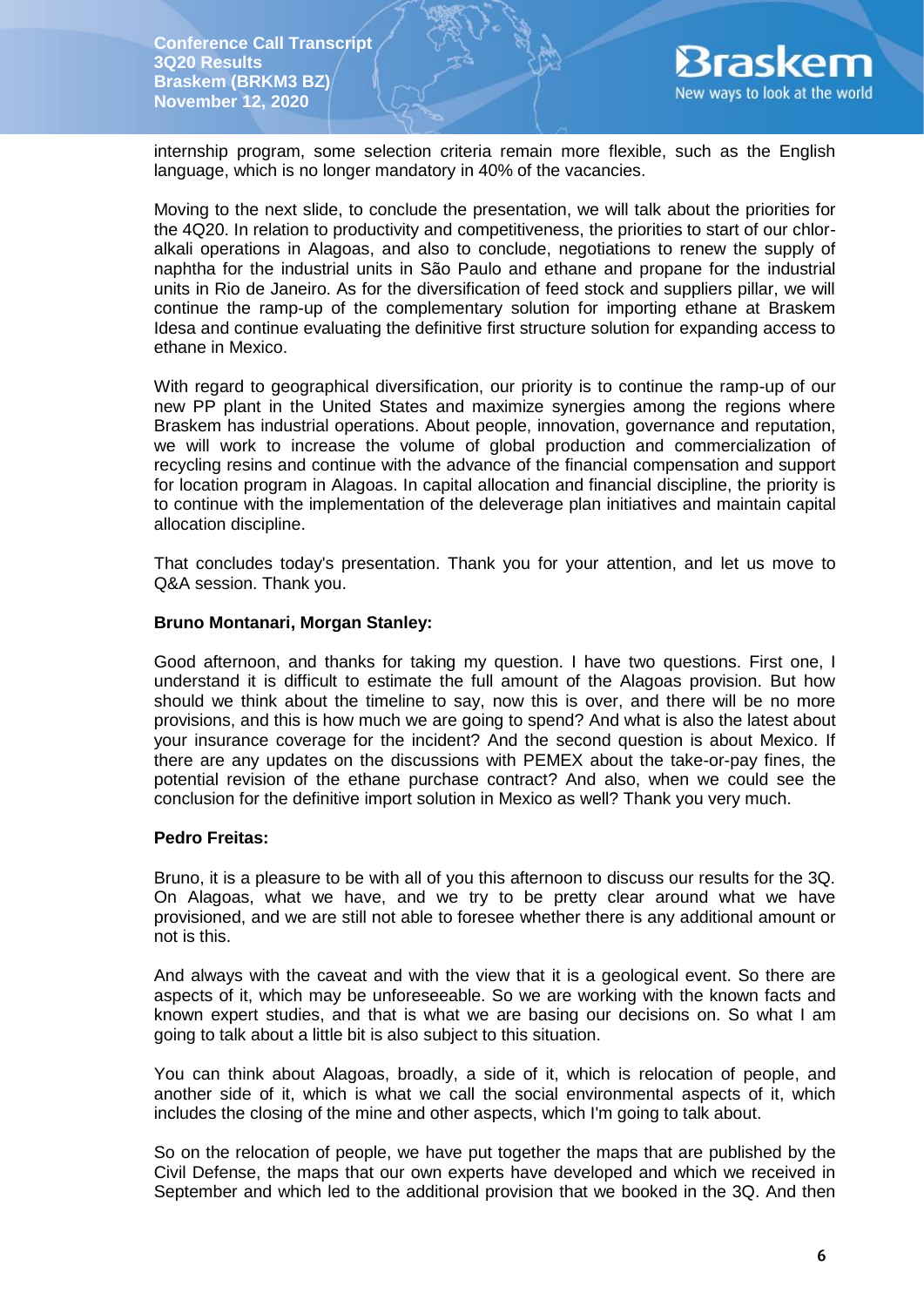

when we look at all the maps, all the risk maps that we have, looking even forward up to three, five years ahead in a prospective way, those maps consider that none of the other actions that we are undertaking in terms of prior stabilization that all of them failed.

So the best knowledge that we have today, include a certain area in Alagoas. The provision that we have booked includes that area, that known area and even what is foreseeable for the map, these expert studies.

So on this side, we think that the provision covers everything that we know, again, subject to the fact that these are estimate assumptions that can be updated in the future. But everything that we know is there in regard to the area of relocation of people, even considering certain areas that may not be needed to be relocated, if the solid stabilization and the closing of the mine stop the subsidence and the situation there.

So that is the first aspect of it. The second aspect of it covers the closing of the mine and the social environmental actions, okay? So on that second side, what we have is we have booked a little bit more than R\$1billion for the closing of the mine. And that is based again on expert inputs and also submitted to the Brazilian mining agency. So the plan to close the mine is a plan that is shared with authorities in Brazil. And the amount that we have estimated for that today is a little bit more than R\$1billion.

The second side of that is what we call the social environmental aspects of the case. So what do you do with all the land that that is there? Do you have to make any kind of compensation to the city? Are there any environmental impacts that should be accounted for? Are there any social impacts that are not covered yet by the location of people and any indications there?

So on that second side, have booked is in total about R\$2billion, maybe a little bit more than that. Including the R\$1.2 billion for the closing of the mine and other social environmental aspects that we have already considered which include, for example, as we have discussed in other calls, tearing down the buildings, demolishing the buildings that are there.

And some other aspects in terms of safety, security, keeping the land, avoiding invasion into the land, people going back to live there. So that sort of thing is already covered. We are still in discussions with the authorities and with the prosecutors.

Regarding the two main legal actions against the Company, originally, it was a state prosecutor case around relocating people. And the second one is the federal prosecutors around social environmental aspects.

So the first one, we have included all the known areas. So we believe that what is covered already by the provision is what will be needed. But again, there is still a discussion with authorities to close down that case.

On the second piece, there are certain aspects of it, which we believe, that could move quicker, because they touch on for example, the closing of the mine and things that we already have a lot of information on.

We are trying to move fast on that. But again, it is a discussion with the authorities. So the timing is not controlled by us. And there is another aspect of which, which is more related to the environmental impact.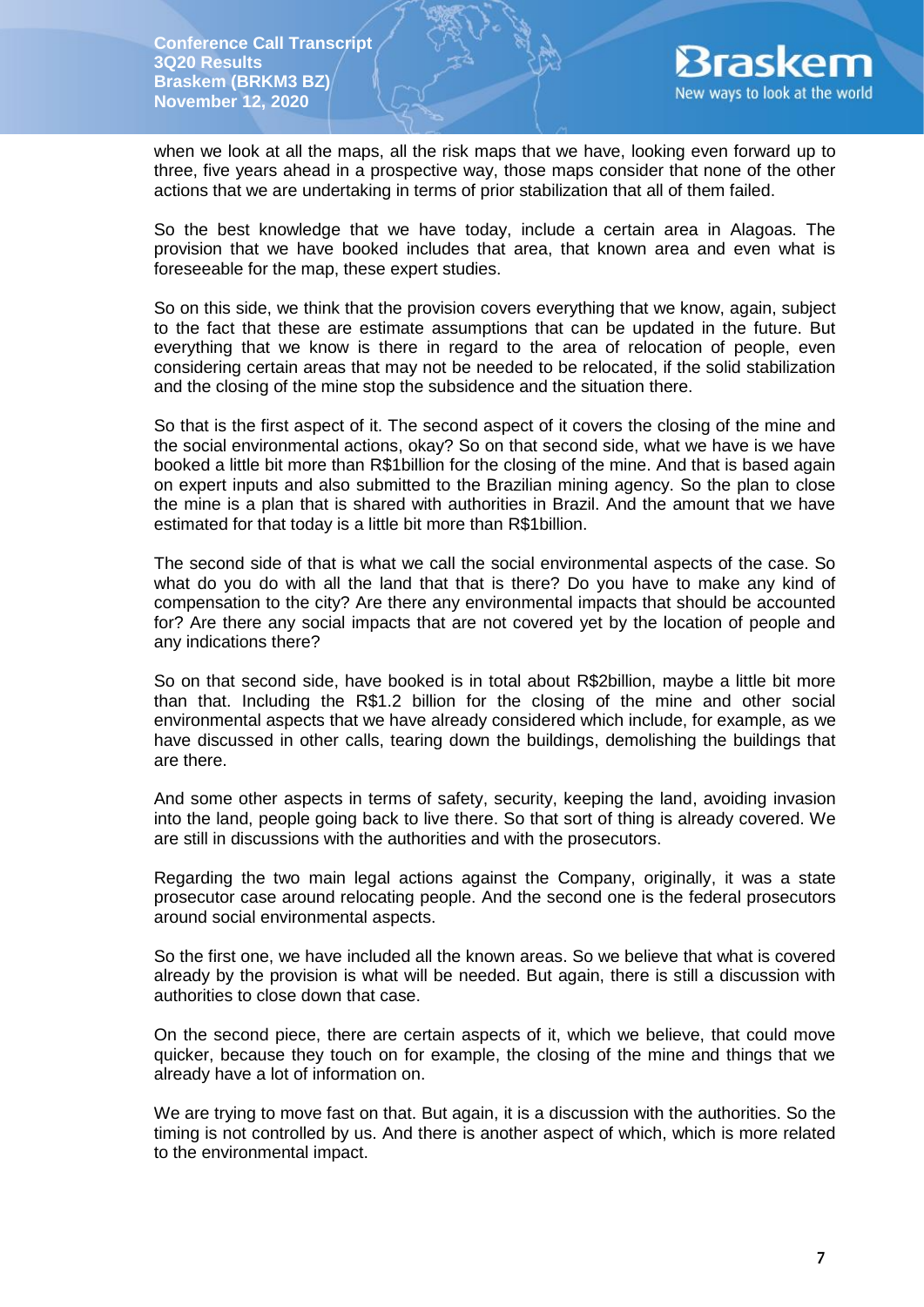

There is an environmental study going on, in the region to see if the mining operation has created any environmental impacts in terms of impact on biodiversity, impact on water quality, et cetera. So that study is still going on. We think it is going to take a few months, for that study to be concluded.

So I would say that, that piece of the environmental action, the environmental claim is probably going to be resolved only next year, so my best estimate today is, maybe a year from now or so. But those studies take time. And then the conclusion of that is going to take time.

So it is a long answer, but I am trying to be very transparent in terms of the amount and the timeline. We think a piece of it could be resolved this year. A piece of it, we think probably will take us into the next year, especially because of these studies that are still going on.

On insurance coverage, we are discussing with the insurers, we have civil liability coverage of US\$200 million, as we have discussed. And we have submitted and are still submitting documents to the insurers to substantiate the claim. We have not received any values yet, but this is something that is going on as well.

Finally on Mexico and updates on PEMEX and the ethane contract discussion, we are in touch with PEMEX, we have this discussion going on with them about any potential changes in the contract, but we do not have anything yet that is defined on that. Basically, it is still going on. We are still looking for a constructive solution. And I am afraid I do not have any concrete steps that have occurred in the past 2 months about that.

Finally, on the last point about the fast track and the definitive solution, I am happy to say that in the 3Q, the fast track contributed 12 p.p. to the operations of Mexico. So we ran close to 84% utilization rate. 12 p.p. of that were because of the fast track solution.

There are two next steps there. One, is upgrading the fast track. We are working on a pier in the harbor. And with that, we will be able to discharge more ethane. So the utilization, the fast track utilization could go up to 20% or maybe even more than that of the site needs.

So that would put us on a running rate of Braskem SA north of 90%, which is what we would expect from the beginning. And then the definitive solution, which is a pipeline, we are still engineering work around that. So we do not have a decision on that, but the project is advancing.

There are a couple of different solutions, different routes for the pipelines and different harbors that are being contemplated, and it is something that is still under evaluation in terms of which one is the best approach for this project.

### **Bruno Montanari:**

Thank you, Pedro.

# **Ben Isaacson, Scotiabank:**

Thank you very much. It is good to be on this call. And thank you for the very comprehensive overview. I have three questions. The first one is, given the provisions that you took in September, do you still expect your leverage to be at/or below 3.5x by the end of 2021?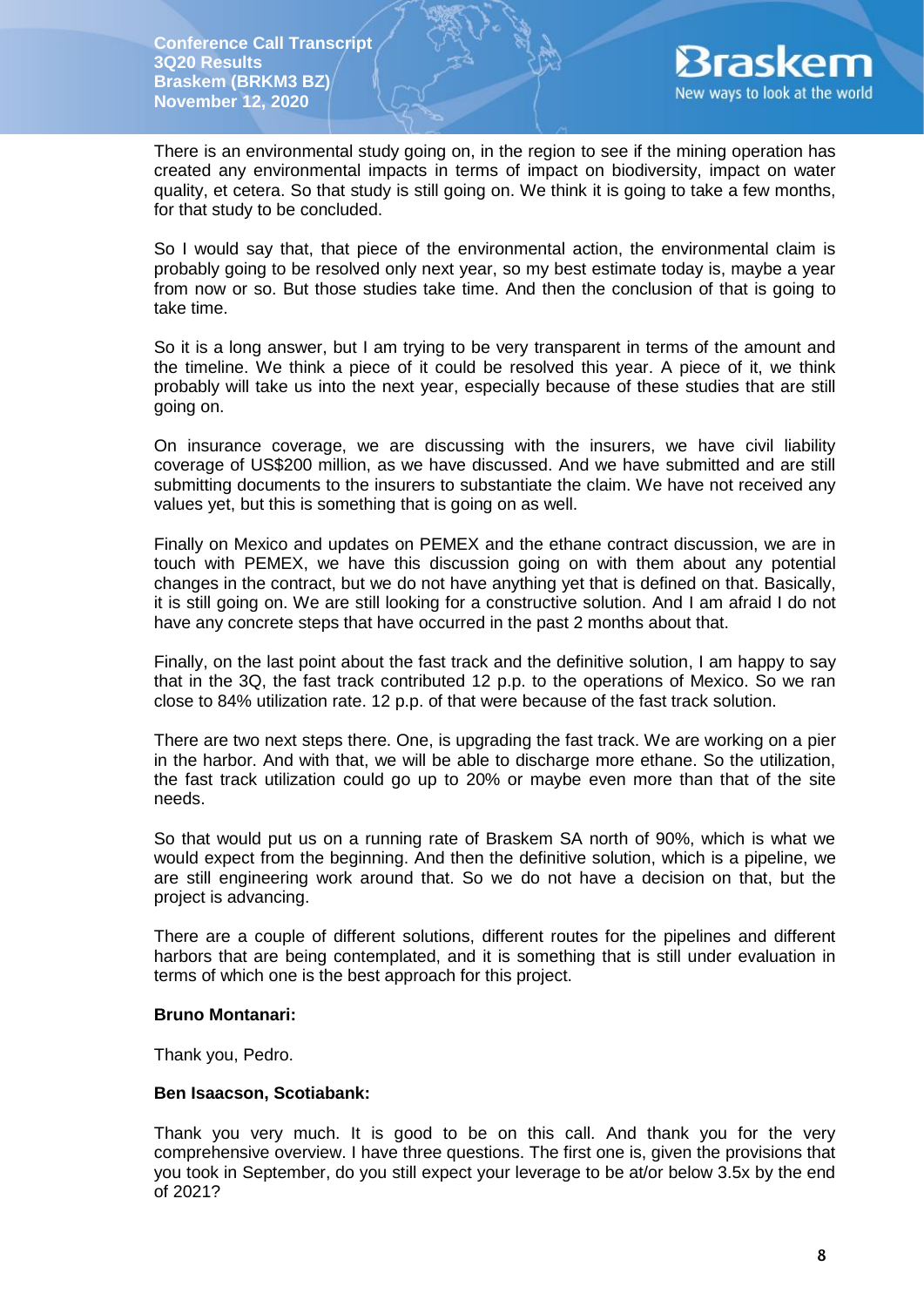

Number two, on PEMEX. If you do not reach a constructive conclusion, what is the legal threshold? Or how close are they to falling below the 70% threshold? And what happens once they fall below that point?

And then my final question is, I have noticed over the last few years, you have been decreasing your naphtha exposure from Petrobras, but it is actually increased this year. What are the reasons, why it is increased? And is that temporary and how should we think about that going forward? Thank you very much.

### **Pedro Freitas:**

Hi Ben, and thank you for the questions. On the leverage, I think everybody saw that our leverage, which was north of 7 turns and net debt-to-EBITDA in the 2Q fell below 5 in the 3Q. So it was a pretty steep de leveraging. And basically because of the recovery in results in the EBITDA, our net debt has been pretty much stable for the past many years with a band, but pretty much stable.

Looking at the year end, we have been talking to you and telling that we thought it could go down to somewhere around 4.5. Because of this extraordinary performance in the 3Q. We now believe that it could be below 4.5 by the end of this year. And we still have the goal of getting to 3.5 by the end of next year. Of course, any settlement in Alagoas could change that perspective. But right now, this is what we have as a goal.

We have not closed yet our budget for next year because of the high volatility in the markets, we decided to close the budget actually in the beginning of January so that we know how the year end was for 2020.

And also, we have a closer look and a closer feeling of how the market will perform in the turn of the year, beginning of the year. So that then we can have our budget approved by the Board. So that is going to happen at the beginning of next year.

Next year, we are going to have some benefits or some tailwinds helping us to improve our results. I would like to mention, the new plant that started up in the U.S., the Delta project. It is already running at close to capacity utilization. So the ramp-up was pretty steep, pretty good, and we expect it to contribute a sizable chunk of EBITDA starting next year. It is already contributing, but looking at our full-year results, Delta for sure will be a good contributor to results.

We are also going to have the chlor-alkali plant back in operation in Alagoas. And with that, we do expect to have, a recovery also in EBITDA, which our estimate is that we lost about US\$60 million to US\$80 million in EBITDA because of that plant being stopped. So that going back, I think that is also good.

The ramp-up in the fast track that I already mentioned. We also have a perspective of better markets next year, some market growth, which could also impact both our volumes and spreads.

So overall, we do expect a better year next year. At least looking at the drivers that we have today, we do expect that. But as I said, we have not closed our budget yet. The goal is still to get to 3.5.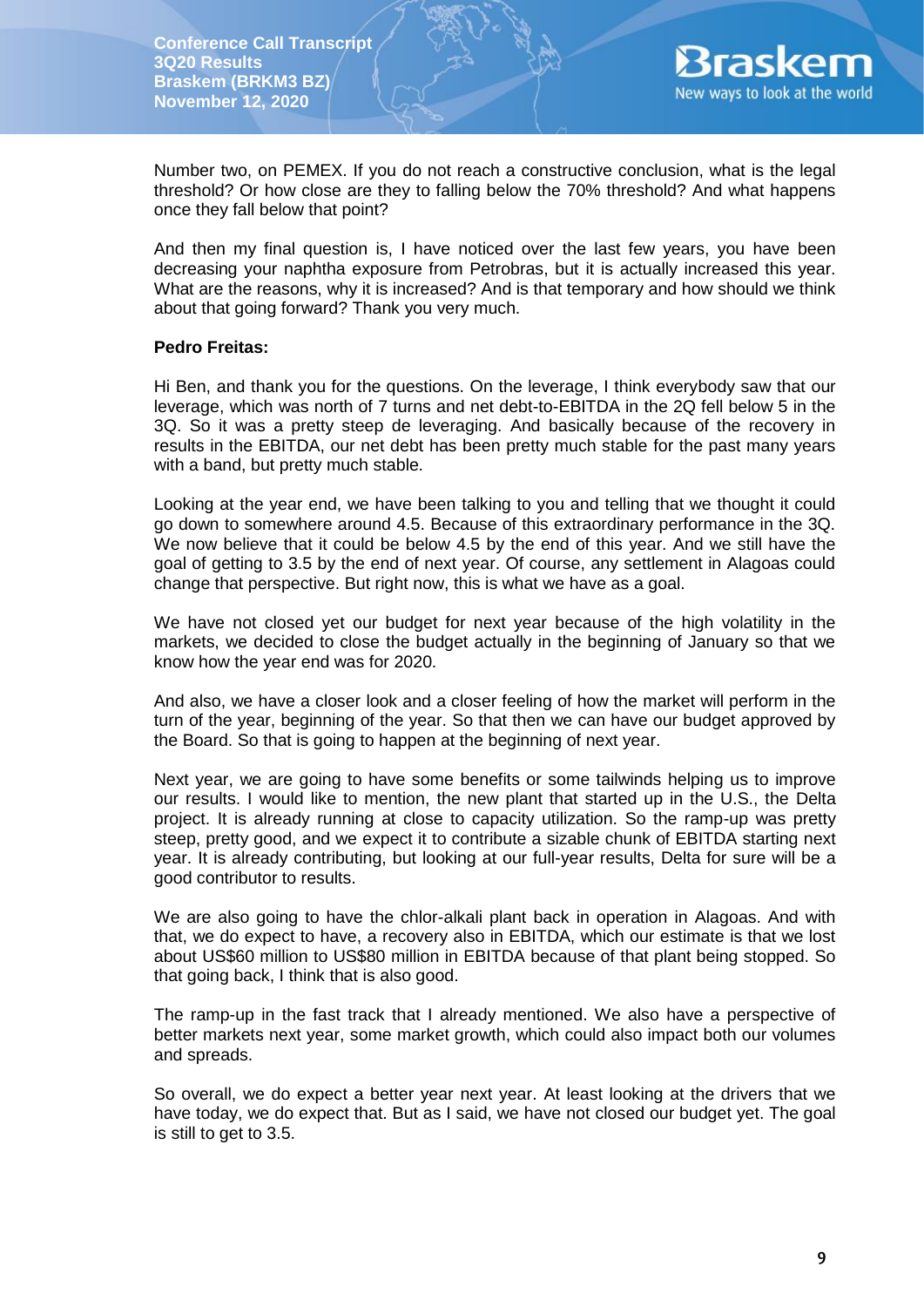

On PEMEX, it has been supplying us at 70% or a little bit more than 70% every quarter. So that legal threshold you mentioned has not been reached. There is, as far as I recall, no legal obligation for us to do anything.

But there are certain rights that we get if certain conditions are not met, one of them being the supply threshold. So we keep looking for a constructive solution with PEMEX, as I said. But of course, we are also looking at all other alternatives that are available to Braskem Idesa, including legal alternatives if need be. So, we are looking at plan A, plan B, plan C in this situation.

And in terms of naphtha, what happened, as you saw for the past couple of years, our strategy has been to import more naphtha than consumed from the local supplier from Petrobras. There are a few changes that occurred in the beginning of this year that led us to increase our purchases from Petrobras. But I would say that was kind of an exception to what we expect to be the norm going forward.

So looking at Petrobras, the supply in the beginning of this year, I would highlight two main points. One was, with oil prices falling, given the structure of the contract, it makes more sense for us to get supply from Petrobras. And I think more importantly, the market was long gasoline in the beginning of the year, especially with COVID, a lot of refineries, stocking, et cetera.

And then Petrobras came to us with a good proposal that would be beneficial to Braskem in terms of consuming more naphtha from them and reducing imports so that Petrobras then could run their refineries at a higher rate, that would be mutually beneficial. We got a discount there around April of US\$15 to US\$35 per ton, which is very, very substantial. So that was a good deal or a good approach for us there.

Going forward, we expect to have more imported naphtha, looking at the contract that were closed for the south and for Bahia, the volumes there are smaller than the historical or the volume that we have in the current contract, we expect the volumes for the São Paulo cracker to remain the same as we have today. So we expect to have more imported naphtha going forward.

# **Ben Isaacson:**

If I could just ask a very quick follow-up. When you think about the PEMEX, there is two issues. One is you are forced to run at a lower operating rate. The other is, that you are making less margin per ton. Can you provide some color of the magnitude of the impact on a margin per ton basis? How much are you losing by importing ethane from the U.S. Gulf versus from PEMEX?

### **Pedro Freitas:**

Yes. So, the import cost is around US\$200 per ton, full cost, fully landed. So that is about the margin that we are losing.

### **Ben Isaacson**

That is great. Thank you very much.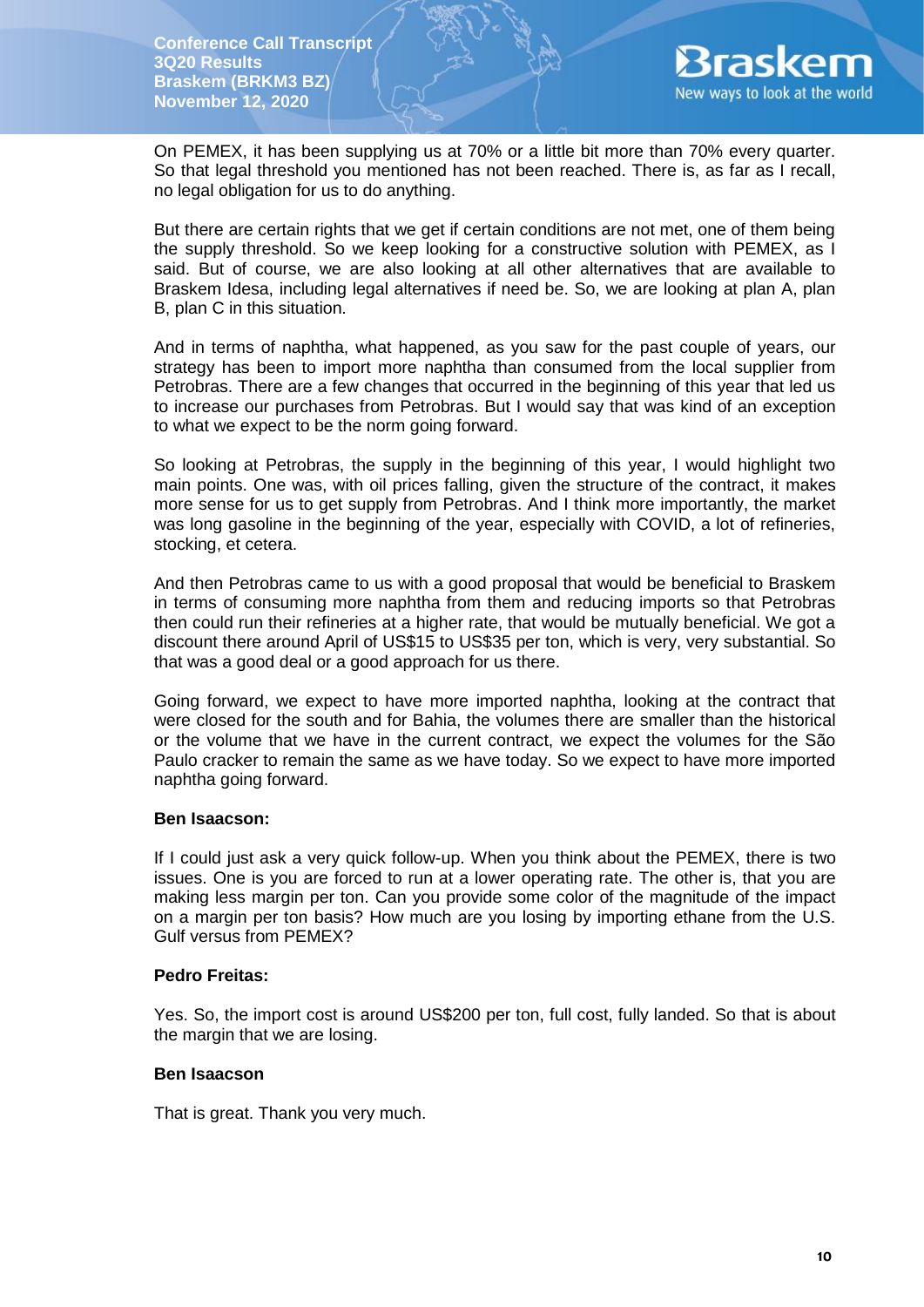

### **Pedro Freitas:**

Just an additional comment Ben that I think is relevant. With the additional solutions, step 2 and step 3 that I mentioned, the step 2, or fast track, and then the pipeline, those costs should be lower going forward, because, we would be able to bring larger ships, so reducing shipping costs in the first step. In the second step, it is a pipeline, so it is much lower cost in running trucks, which is what we are doing today.

### **Ricardo Rezende, JPMorgan:**

Thanks for taking my question. So the first one, just on free cash flow. I remember that earlier this year, we talked about the free cash flow for the year, and we even discussed if it was going to be possible to have breakeven for the year. How do you see cash flow on the 4Q? And also how do you see the first quarter given that there's seasonality, but at the same time, we are seeing this improvement on the demand side? And then the second question is on your ESG initiatives. Congrats on that announcement. My question is, is there any relevant CAPEX involved on the implementation of these ESG initiatives? Thank you.

### **Pedro Freitas:**

Ricardo, thank you for the questions. On free cash flow for the 4Q, we are seeing still in October. We have seen good market performance. Results were better than we were anticipating for October.

And looking at the end of the year, we see some of our clients still in a high demand mode. We see also some sectors that have given people kind of their holidays; in Brazil, it is usual to have the year-end collective holidays. Some factories shut down and people over Christmas and New Years, they go home. And a lot of plants are closed even for maybe 15 days sometime.

So even Braskem does that with the administrative people and even some of the industrial people. So we think that some of those companies, because of COVID, they have already given their employees, the holidays. So we think that December this year will be atypical in the sense that we could have a positive surprise in volumes in December higher than what would be usual.

Looking at cash flow again for the 4Q and then for the year-end, positive cash flow in the 4Q for the year-end. And looking at the full year, we think that cash flow could be neutral, potentially still positive by the end of the year. We have a much lower amount of interest to pay in the 4Q compared to the 3Q.

And in the 3Q, the interest payments for the bond were really material. In the 4Q, it should be a much lower amount. And also, a more stable operating cash flow. We also have resumed imports of naphtha. And as you know, for important naphtha, we are able to negotiate many times extended payment terms. So that would also help with working capital. So in all, I would say that a good perspective in terms of maybe even achieving positive cash flow by the end of the year.

In terms of ESG, so I will split that into two pieces. There is a piece of that, which is what we are already doing and many initiatives that we are already promoting in terms of circular economy, innovation around recycling chemical recycling, mechanical recycling, as Rosana mentioned in the call, and also reducing our carbon footprint.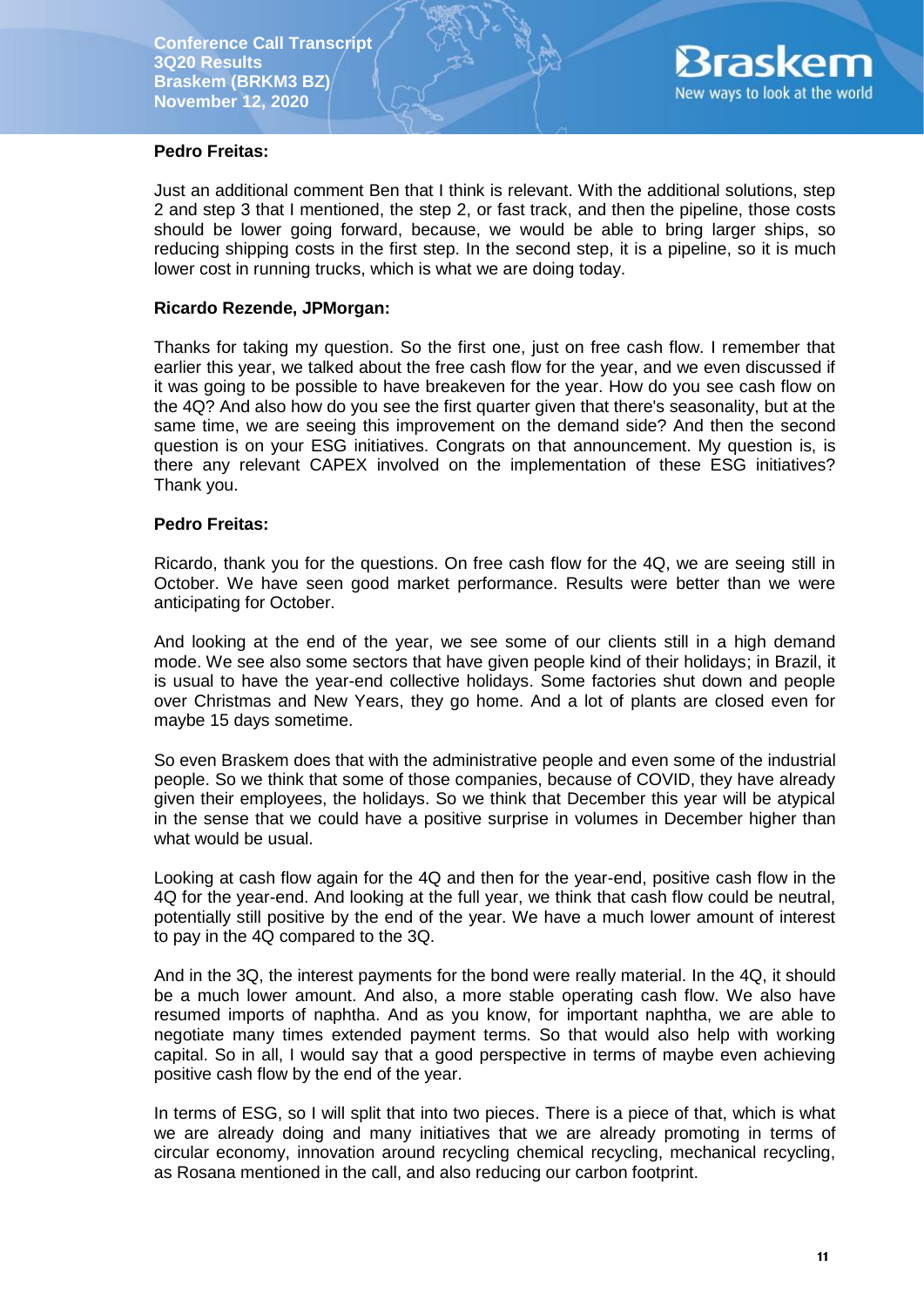

We are doing a lot on the energy front, working with sustainable renewable sources of energy, wind, solar. And right now, and for the next five years, the CAPEX numbers for all of that, they are not expected to be very material, because in some cases, like energy, it is a third-party investment. We are actually enabling investment by third parties in solar farms or wind farms. And in the other businesses, for example, in recycling, it is an investment in technology development, but that should yield results in the future. It should come back to us.

So looking at all of that, we do not anticipate, again, a very material investment beyond what we are already doing. What we are doing is tweaking the investment portfolio towards the sustainability investments which are synergistic in many ways with what we already do.

And on the other hand, if you look at the long-term goals, the 2050 zero carbon ambition, for that we do not know yet all of the solutions that we will need to implement to get there. So I would say that for the 2025, 2030 targets, we have a more known roadmap, and there are many partners working with us on that. But the long term solutions, we do not know yet, and that is the fact.

I would like to close this with just highlighting again that sustainability is a strategic pillar of our business. We are not talking about sustainability starting now. Now was the announcement about our ambitions around carbon neutrality and a reinforcement of the commitment that we already had around circular economy

But I would like to remind everyone that in the charter of the creation of Braskem back in 2002, one of the first items there, it is in our website, everybody can look at it. I believe, Item number four, and there was a commitment to sustainable development practices. So it is a long-term, long-standing commitment of the Company and are just moving on that going forward.

# **Ricardo Rezende**

Okay. Very clear. Thank you so much. Good luck

### **Rodrigo Almeida, Santander:**

Hi, Pedro, thank you for the call. I have two questions here from my side. The first one is related to the PP plant in the U.S., given the solid start and the good demand over there. Do you foresee any faster ramp-up for the plant, or is it more of an operating side? Any color that you could give us on the more, say, medium-term ramp-up of the plant would be nice to understand.

And the second question is related to the working capital initiative that you mentioned. I understand that increasing the naphtha imports will help working capital dynamics, but what else could you do on the working capital front to benefit from that a little bit more. Thank you very much.

### **Pedro Freitas:**

Hi, Rodrigo. On the PP plant, it reached a 95%utilization rate already. So, I would say it has ramped up with a simpler, more unsophisticated portfolio of products. So now the effort is to specify in the plant additional grades that have not been produced yet, and we are moving forward with that.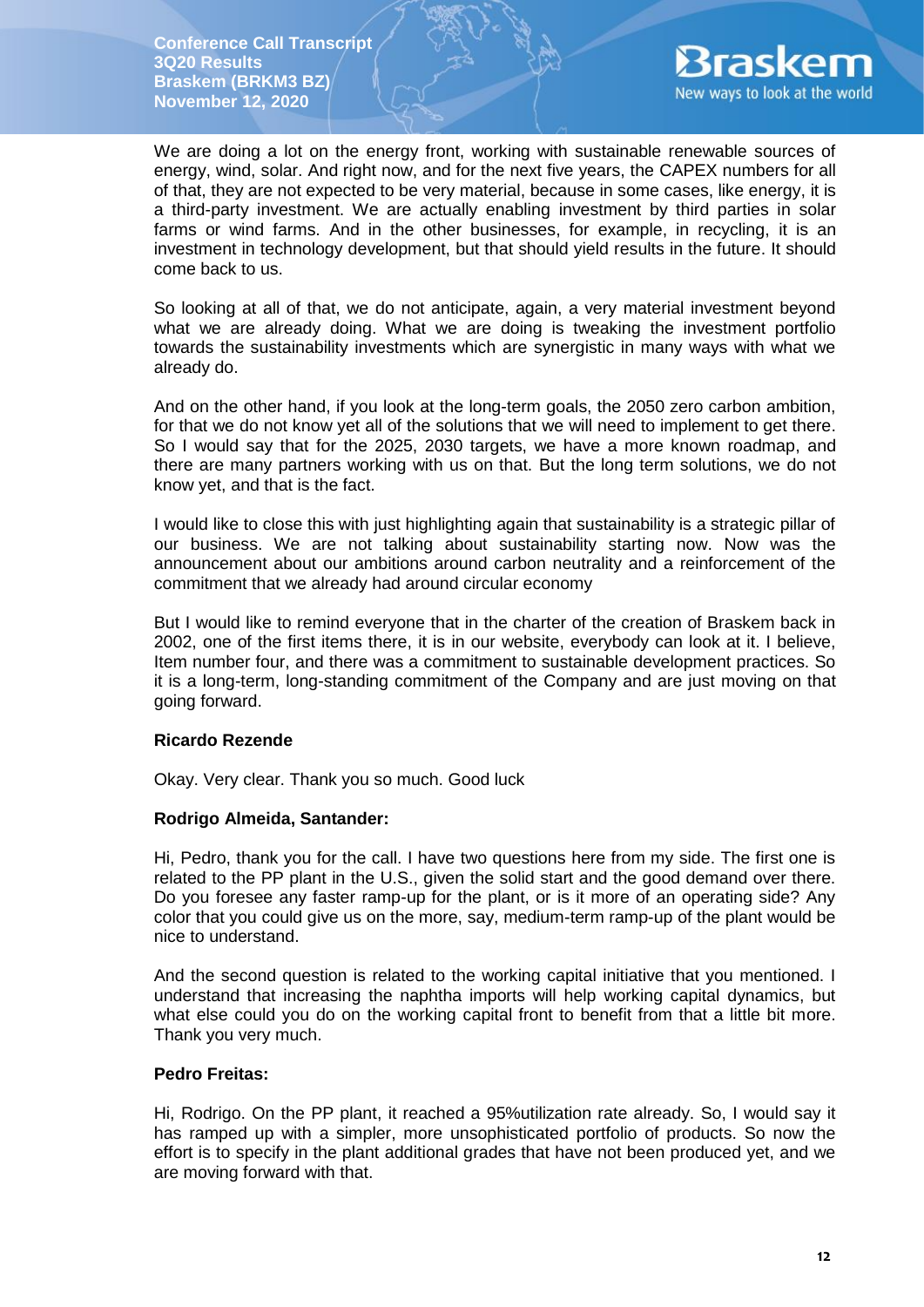

One thing that is helping is that the recovery of the market in the U.S. has led some clients to fuel some restriction in supply from some of our competitors, also given the hurricanes that occurred in the Gulf Coast. So some clients have been reaching out to us, looking to specify and amalgamate the product from the new plant faster than we expected. So that could also help us on the market side. But again, it is already running pretty well.

In terms of working capital just a few comments. If we break down our working capital, you can look at accounts receivable with the recovery in the market and also the moving exchange rates. The accounts receivable in reais are higher now.

And that actually reflects a good moment in the business. And we have a very thorough credit management of our client exposures. It is expected that there would be an increase in accounts receivable because of the recovery in the market and also exchange rates.

Inventories have also gone up a little bit because of exchange rate. But we are working on several digital tools to manage inventories better. So there are several initiatives in our digital center that are geared towards reducing working capital. And especially inventories, we are looking at the way that we are doing our forecasting process.

We are implementing warehouse management systems, a new warehouse management system that probably will reduce the amount of parts that we have inventories in our MRO inventories. Also work in terms of feedstock, we are working on that. So we are working a lot on inventories. And on the supplier side, I already mentioned the increase in imported naphtha, which also helps with working capital.

And finally, we have a lot of taxes to recover. Tax credits to recover in our balance sheet. The largest amount of that is related to specific tax recovery in Brazil, it was a claim that we won in the court. We call it the PIS/COFINS tax. We have still in our balance sheet somewhere around US\$300 million of PIS/COFINS to monetize.

But we have already calculated in this claim, there are certain specific claims that have not yet been awarded by the courts, but those could amount to an additional R\$2 billion. That could add to more future non-operating cash flow that we could see in the future. It is exactly the same type of claim that we have already won. It is just a matter of the courts getting to that case and awarding the same decision that was already awarded in multiple other players in Brazil.

# **Rodrigo Almeida:**

Perfect. Thank you very much for the complete answer.

# **Luiz Carvalho, UBS:**

Thanks for taking the questions. I have basically two quick questions here. I know that you do not give guidance for the following year. But of your best knowledge, looking to the spreads and utilization capacity, what do you think that the next couple of quarters would look like in terms of when you compare the results that you just presented in the 3Q, and of course, comparing to the seasonality of the past quarter?

And the second question, it is mostly a follow-on, any update on the controlling shareholder potential divestments, anything that you have been consulted with that you can share with us? Thank you.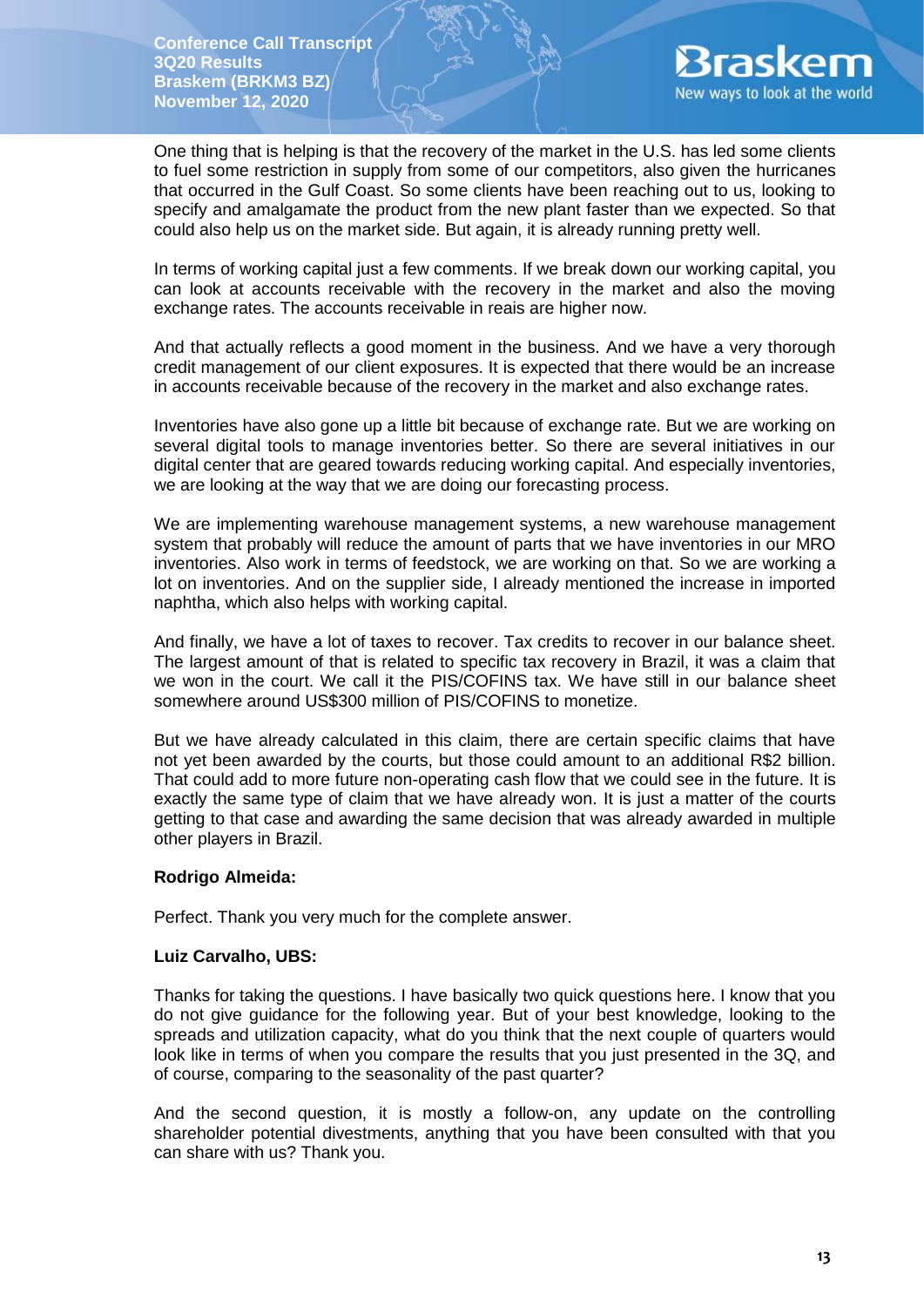

### **Pedro Freitas:**

Thank you, Luiz. Looking at the basics of the business, I would say that utilization should be higher than this year, because of COVID and the hit that we had in the 2Q. And we do expect, higher demand next year compared to this year just by market growth everywhere. So, in terms of volumes, we think it could be a better year next year.

The second main aspect of our business are the spreads. And there, I think the signals are still a little bit mixed. On the one hand, we have demand growth. So, that helps with higher spreads. But on the other hand, we had several players and suppliers that, this year, they have stopped. Some have not come back yet. And there are new plants that were delayed from this year to next year.

So, the balance of supply/demand for next year is still a little bit unclear. So, given the situation, I do not think spreads next year will be much higher than this year. They could be lower, especially in polyethylene. Polyethylene this year, we had spreads that were much higher than we expected. So I think there may be some reversal in the PP spreads for next year.

But when we look at PP and PVC, they are doing pretty well. And I think there its more solid. There is not a lot of new PVC capacity coming online. We are seeing delays of the new your line is now open capacities coming out every quarter.

To give you an idea of what I said, the spread in PP was close to double of what we were expecting. So it is really uncertain. But I would not expect materially higher spreads. They could be, I think, the same or maybe even a little bit lower. A lot will also depend on, of course, on the oil price and how that occurs, any changes in the oil price fall through to the final products.

And the last aspect of this, still on a running rate, is FX. There was a strong devaluation of the BRL this year, which is very good for us. And then I think it is anyone's call, what is going to happen with FX. All the analysts that we follow and everything that we look at, leads us to expect an FX that is at around R\$5, or north of R\$5, which is pretty good for us.

So again, I would say we have good, good perspectives in volume and FX and mixed perspectives around spreads. They could be same, a little bit better or a little bit worse than we had this year.

And finally, we have all the aspect that I already mentioned. The new plant in the U.S., the coming back of the chlor-alkali plant in Alagoas, the increase in the fast track solution in Mexico. So there are certain aspects of our business that, comparing on a year-to-year basis, there will be some positive discontinuity in terms of those plants.

In terms Odebrecht, the controlling shareholder, they advised that they would start a sale process. We have established with them a protocol for exchange of information, and we have started to provide them with pieces of information around Braskem so that they can prepare the sale process. But we are not a part of that process. So we are not expecting to have to engage with multiple counterparties.

We are trying to keep that disruption away from the Company. Odebrecht, as the controlling shareholder, they have a right to the information, and then they will talk to the potential counterparties and decide what to do with their stake.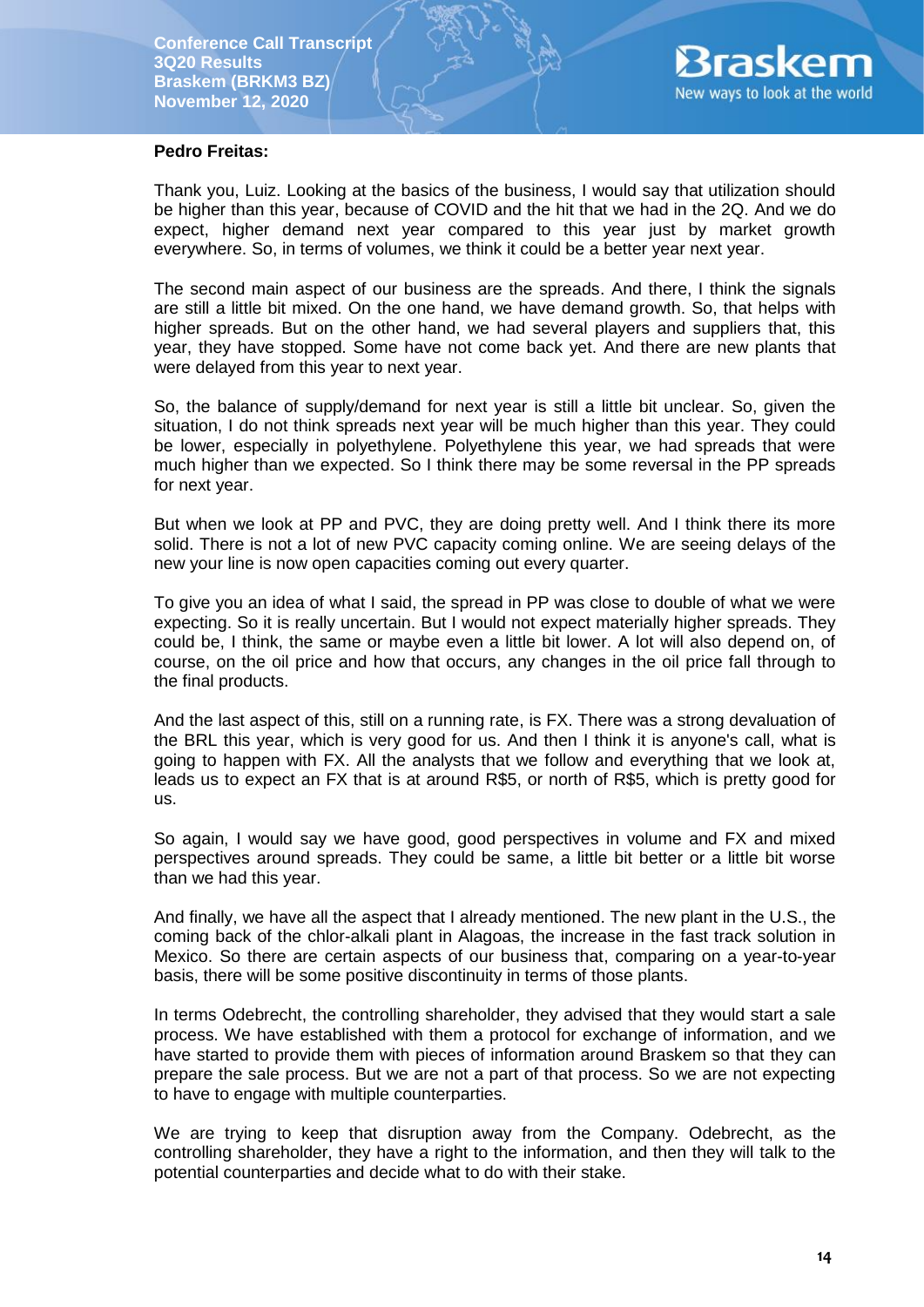

So the only new thing that I have to say is, this process of exchange of information has started, but I am not aware of any next step in this process, or any external steps that may have happened at this point.

### **Luiz Carvalho**

Okay. It is very clear. Thank you very much.

### **Fernanda Cunha, Citibank:**

Good afternoon everyone. I have a couple of questions on the Mexico project. Can you explain how we can think of margins going forward with your fast track import strategy. It seems to me that this quarter versus 2Q, your margins actually went down when spreads were significantly higher, and I am talking against 2Q20. So I am trying to do this reconciliation, and how we can think about these margins going forward?

And then the second question I have is on the imminent of a second wave of COVID. What lessons have you learned from the first wave? And you think that margins could be better protected from this learning that you had?

### **Rosana Avolio:**

Fernanda, thanks for the question. About the margins in Mexico, we have been running with fast track since 1Q since February. And in terms of margin, there is a decrease actually because we do have additional costs running informed, as Pedro mentioned, but we do sell more.

And we are talking about a gas cracker being supplied with ethane from PEMEX plus the fast track solution, it is still a great project, it is to generate good margins, to generate cash flow. So even considering that, considering the fast track solution that we are ramping up, it is still a very positive project with great margins even in the down cycle.

# **Fernanda Cunha:**

I agree with you. But I just wanted to understand why these margins dropped like from 54% EBITDA margins in the 2Q to somewhere like 45%. I know there is an impact from the receivables from PEMEX, but at the same time, ethane did not come down so strongly. From my math, it should have come down like 9%, it came like 27% down. And so I am just trying to understand what the normalized EBITDA margin would be.

### **Rosana Avolio:**

T the margin dropped because we are ramping our fast track, that I just mentioned. But we are talking about 48% EBITDA margin. We do not see that in any other company or project in the globe.

If we compare, for example, to Brazil, where we have a much more diversified feedstock profile, a lot of products EBITDA margin is 24% this quarter. So even with a drop in Mexico, EBITDA margin that you mentioned, and it is true, because we are ramping up fast track, we are still getting 48% EBITDA margin, which is great, actually.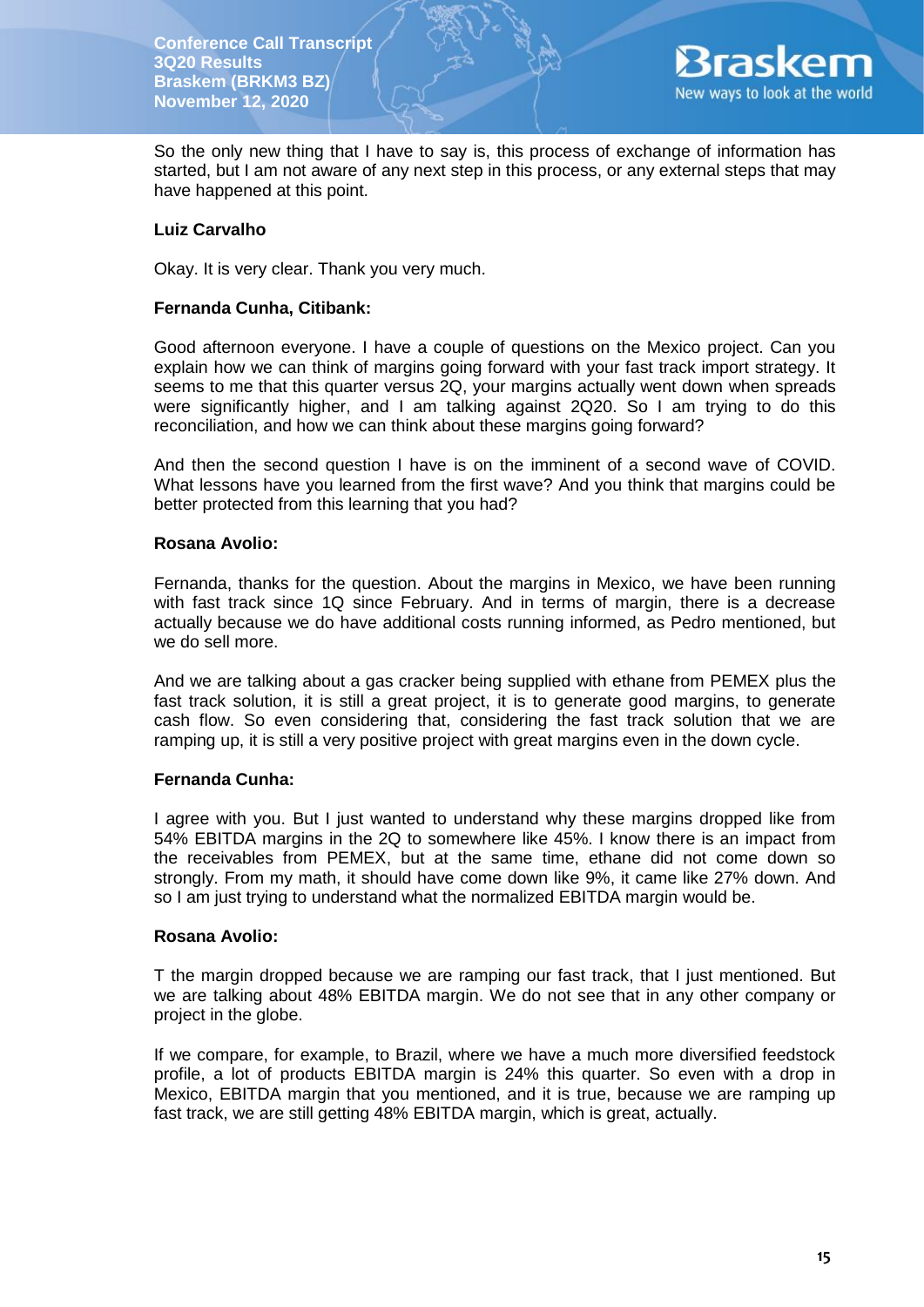

### **Pedro Freitas:**

Rosana, just let me add another point here that think is relevant. If you look at our net revenue or the revenue, it went up by about 10% 3Q versus 2Q. And what happened is that a part of that is that, if you have a margin per ton of US\$800 per ton, and the price that you are selling at is US\$1,000, that margin is 50%. But if you have the same US\$500 per ton of margin, and you are selling at US\$1,500 per ton, the margin goes down to 33%. It is still the same US\$500 per ton.

So there is also a dynamic there of increasing PE prices, but the spread has not increased by so much. So the evolution of the denominator of the math to get to the EBITDA margin leads you to that. So a part of the explanation also comes from that. This is the fast track that Rosana mentioned.

### **Fernanda Cunha:**

Sure. So I can say because the discussion offline. I understand that gross margins did not change, but when you look at EBITDA margins, it did change a lot quarter-over-quarter. So I was just trying to understand what the difference here is. But we can discuss this afterwards.

### **Pedro Freitas:**

Okay. On COVID, just briefly, we have learned a lot in the first wave. We see the second wave in certain regions, and we do not see a second wave, at least so far, in other regions like in Brazil. So I do not know how the second wave, or a potential second wave could hit our markets.

But we have learned to turn around our operations pretty quickly. So changing production schedules to adjust to changes in demand, also logistics. So I think we learned a lot around how to adjust and adapt our operations quickly. And if anything happens in terms of a second wave, I think that would be helpful to us going forward.

But again, how we will react once things start to hit the market, we have seen that the way that it happens is different in each region. It is different in each market. So it is really having the agility of answering quickly is more important than, having a very wellestablished plan. Because it is really an uncertain, unknown situation that may occur.

### **Fernanda Cunha:**

Okay. Great. Thank you.

### **Operator:**

Now I will turn over to the Company, for closing remarks.

### **Pedro Freitas:**

We have Roberto Simões here with us. So I will ask Roberto to close.